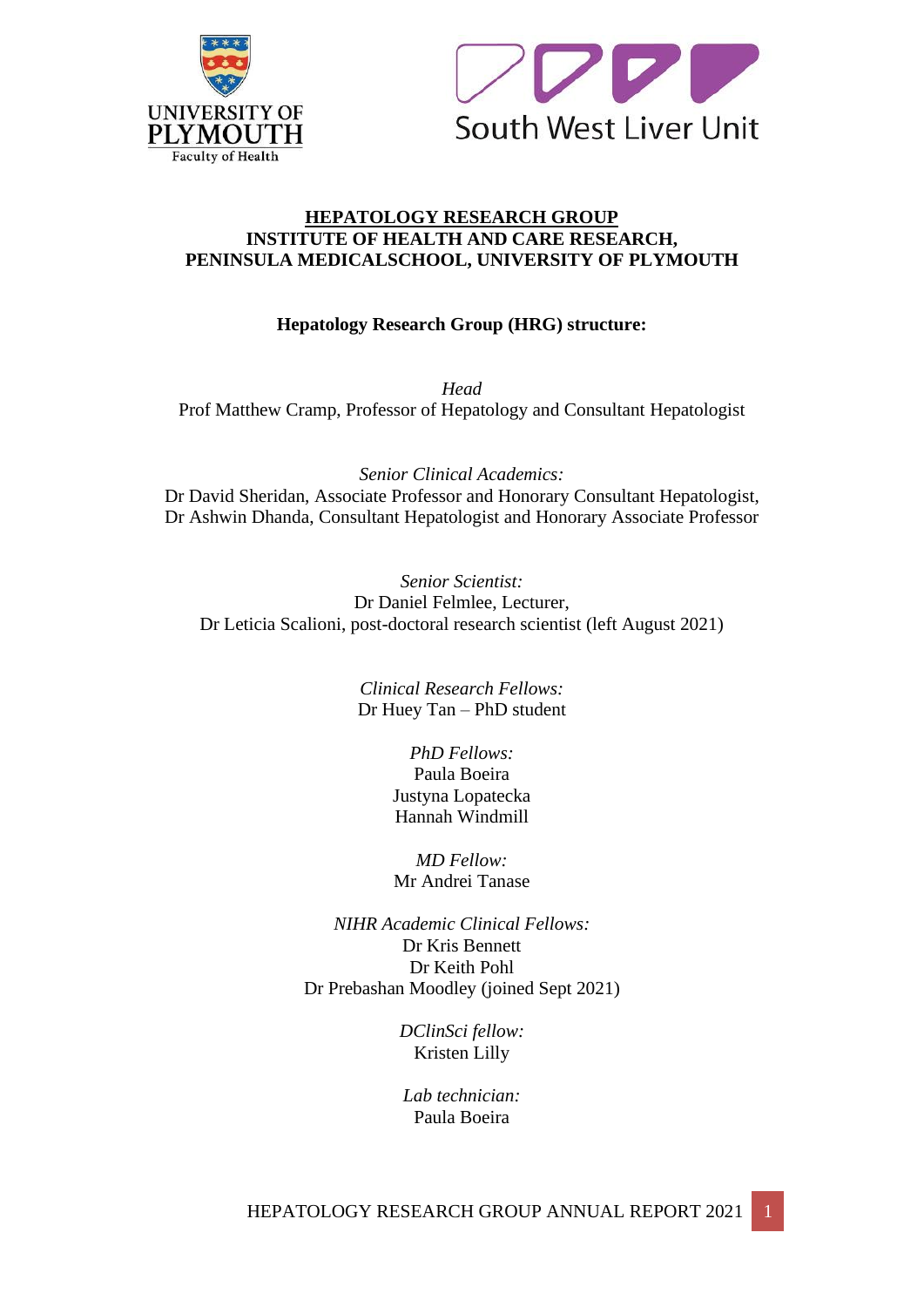



### **Hepatology Research Group Annual Report 2021**

### **Overview:**

2021 was another very different and frequently difficult year for the Hepatology Research Group (HRG) due to the ongoing impact of the COVID-19 pandemic on so many aspects of professional and personal life for the team. The Derriford Research Facility laboratories remained open, albeit with some restrictions on hours and numbers able to access. The slow return of face-to-face team meetings as the year progressed was welcome, and the BASL Science Retreat in August the first in-person conference since early 2020. The whole group continued to show great resilience in adapting to the new environment, continuing their work throughout, completing the study on COVID immunology and making progress in all areas.

The clinical academics from the HRG continued to provide support for in-patient care of patients with COVID in addition to helping address the backlog of hepatology work that had built up due to COVID impacts on standard hospital care.

Despite these diversions and distractions the group had 11 publications in 2021 and delivered presentations at both national and international meetings. A summary of the work undertaken and progress made in 2020 in each of the HRGs main areas of interest, plus the COVID related research, is included in this report.

At a national level Matthew Cramp served as a clinical expert advisor to the Hepatopancreatico-biliary Clinical Reference Group and reviewed Wellcome Trust, MRC and NIHR Grant applications. He was awarded the Excellence in Transplantation award for 2021 by the British Transplantation Society for his role in developing liver transplant services in the southwest. Ashwin Dhanda as Chair of the BASL Alcohol SIG (Special Interest Group) has been gathering useful data on rising disease prevalence and is leading this group at a key time for developing national research initiatives.

The clinical trials program of the HRG and the South West Liver Unit expanded with studies on pause during COVID re-opening in 2021 plus many new studies being started. Our thriving commercial and non-commercial clinical trials portfolio underpins much of the clinical research activities of the HRG and this has been achieved despite difficulties in seeing patients face to face for monitoring visits and the research nurse team being diverted to delivering urgent public health studies in the early part of 2021. We were the first UK site to recruit to a study of a novel anti-sense oligonucleotide treatment for chronic hepatitis B virus infection and to the ESSENCE trial, investigating the use of GLP1 receptor agonists as treatment for NASH and were a major recruiter to in-patient studies on alcoholic hepatitis. Clinical trials in NASH and PBC have restarted with new protocols for NASH and PBC therapeutics opened and recruiting to target.

We were pleased to welcome Dr Prebashan Moodley who joined us in a NIHR funded Academic Clinical Fellow post in September. Paula Boeira completed her PhD research work and is writing up her thesis whilst working with the group as a laboratory technician. The Mary Kinross Trust funding for Dr Leticia Scalioni, a post-doctoral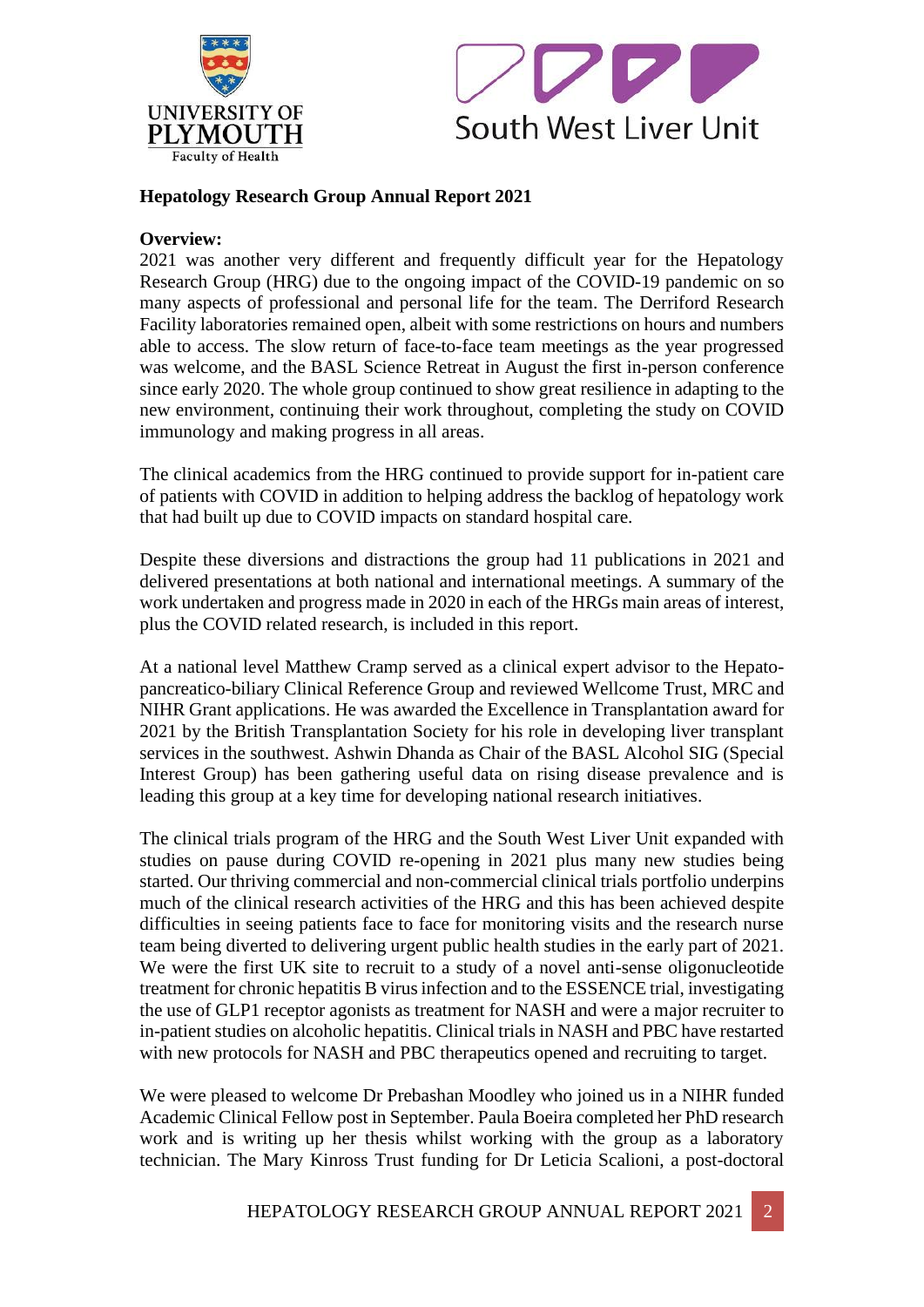



scientist working on the HCV resistance program, ran out in August 2021 and unfortunately we were not successful in securing alternative funding so Letitia left our group in August 2021.

### **Hepatitis C Virus infection and Protection from Infection Leads: Dan Felmlee, Matthew Cramp.**

The viral hepatitis research arm in 2021 could be summarised by the phrase "Each setback is a set-up for a comeback". Whilst we had limited access to laboratory spaces during the early phase of the pandemic in 2020, we were able to make progress this past year in optimising our cell culture gene editing techniques to functionally assess the role of candidate genes important for HCV infection.

We previously had followed up on information garnered from 8 individuals who are highly resistant to hepatitis C virus (HCV) infection. We identified this rare group from the HCV Lookback Programme which sought out recipients of HCV-contaminated blood products transfused before the virus had been identified. Using next generation sequencing, we investigated their genomes for rare changes that the highly resistant group had in common, and found 6 genes expressed in the liver. Interestingly, all 6 of these genes have some rationale for participating in the HCV infection cycle. Some of these genes are involved in the structural lattice on the surface of liver cells that HCV needs to penetrate to enter the cell. Other genes are important for cholesterol and other lipids important for HCV replication. Our research aims to determine if any of these candidate genes are important in preventing HCV infection, and if so can this inform our understanding about other viral infections and potentially reveal novel host targets to prevent infection.

To answer these questions we turn to laboratory based functional assays of HCV infection. There are three primary models of HCV infection that have been developed by the broader HCV research community, and they all rely on a hepatoma cell line (Huh7.5) initially isolated from a liver cancer patient in Japan. The 2020 Nobel Prize in Physiology or Medicine was awarded to HCV researchers, in part for developing these models. That same year the Nobel Prize in Chemistry was awarded for progress in gene-editing using CRISPR/Cas9 that allows functional deletion of genes. To determine the role of our candidate genes of interest we bring these technologies together; we first delete each gene in Huh7.5 cells, then we determine if and at which step in the HCV life cycle the gene is necessary.

Our progress in 2021 has brought us to the point where we have a panel of cell lines with 5 of the 6 genes deleted, and we have optimised the model that tests HCV entry into cells using HCV pseudo-particles (HCVpp). A remaining challenge is that work on the containment level 3 (CL3) laboratory needed for the full life cycle of HCV has been delayed. Faults in the construction of the air-handling need extensive re-building, and this work is at the moment out for tender. Despite this setback, 2022 promises to conclude the first stage of this very exciting project.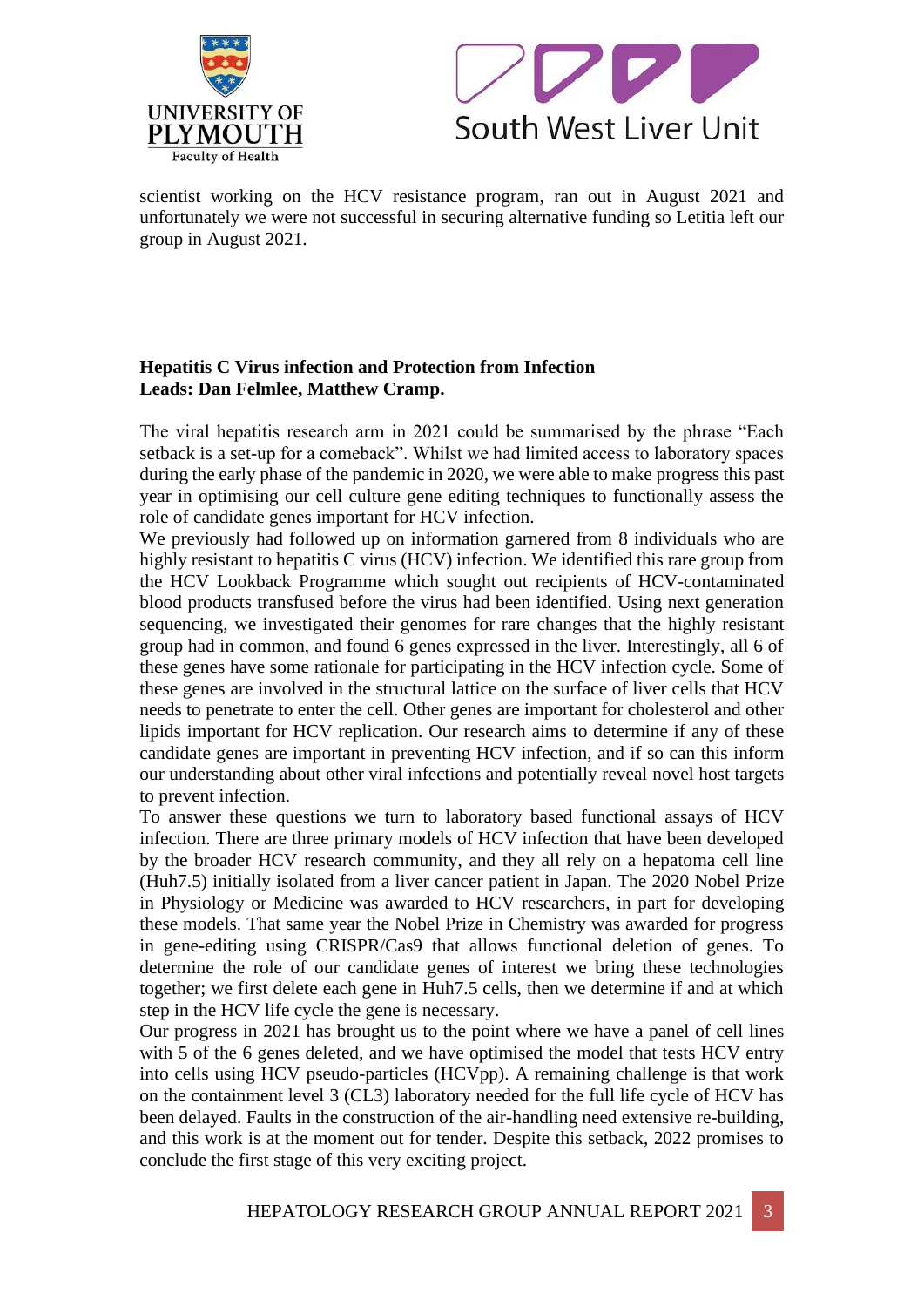



We would like to thank Dr. Letitia Scalioni, who contributed greatly to this progress, and who unfortunately we could no longer fund. We have been able to welcome aboard a placement student from Bath University, Marcus Barr, who has been a great help in the lab.

#### *Dan Felmlee*

### **Non-alcoholic fatty liver disease and metabolic liver diseases Lead: David Sheridan, Dan Felmlee**

2021 has proven another challenging year emerging from COVID setbacks and unrelenting clinical pressures, but has also presented opportunities to enhance progress of the South West Liver Unit (SWLU) as a clinical academic unit. As clinical service line Director for SWLU, I have overseen considerable planning and risk management for reconfiguration of outpatient services and information coding that will be beneficial for clinical research registry and intervention studies going forwards. Balancing demand and capacity within the clinical service to protect clinical academic time has been a priority, and with new appointments we expect increased clinical capacity in 2022.

Award of the Royal College of Physicians 'Improving Quality in Liver Services' (IQILS) Level 2 accreditation [IQILS](about:blank) is testament to the work the team in promoting high quality, patient centric services with clinical research at the core of driving up these high standards. The SWLU is only the fourth centre in the Country to achieve the IQILS Level 2 accreditation standard.

I have sought to foster further progress of the cross-disciplinary metabolic research group within University of Plymouth. A successful Faculty pump priming award of £10,000 for work with Charlie Affourtit has supported a liver muscle frailty metabolomics study. This ongoing study is being conducted by Hepatology NIHR Academic Clinical Fellow Dr Keith Pohl, utilising the Inflammatory Liver Diseases Biobank. The purpose is to provide proof of concept evidence for the workflow and preliminary dataset to support MRC grant re-submission with Charlie Affourtit.

I am co-applicant on a successful Wellcome Trust Grant investigating the urinary steroid metabolome as biomarkers for NASH ('Trust NAFLD'). As collaborator on a Wellcome Trust award – urinary biomarkers in NASH, R&D for collection of patients samples and data. £33,476.80 was awarded over 3 years to UHP.

I have also been actively developing an NIHR RfPB grant as co-applicant, investigating very-low-calorie diet to reduce hepatic steatosis prior to major liver resection (RESOLVE), pending outcome from a stage two submission.

As an active member of the BASL BSG NAFLD Special Interest Group (SIG), I led the second national NAFLD clinical Practice survey, presented to the BASL BSG NAFLD SIG and am overseeing the first national NAFLD care audit. I have supported clinical teaching as an academic tutor for Peninsula Medical School years 3 and 4 and ISCE examiner for years 2 and 4.

*David Sheridan*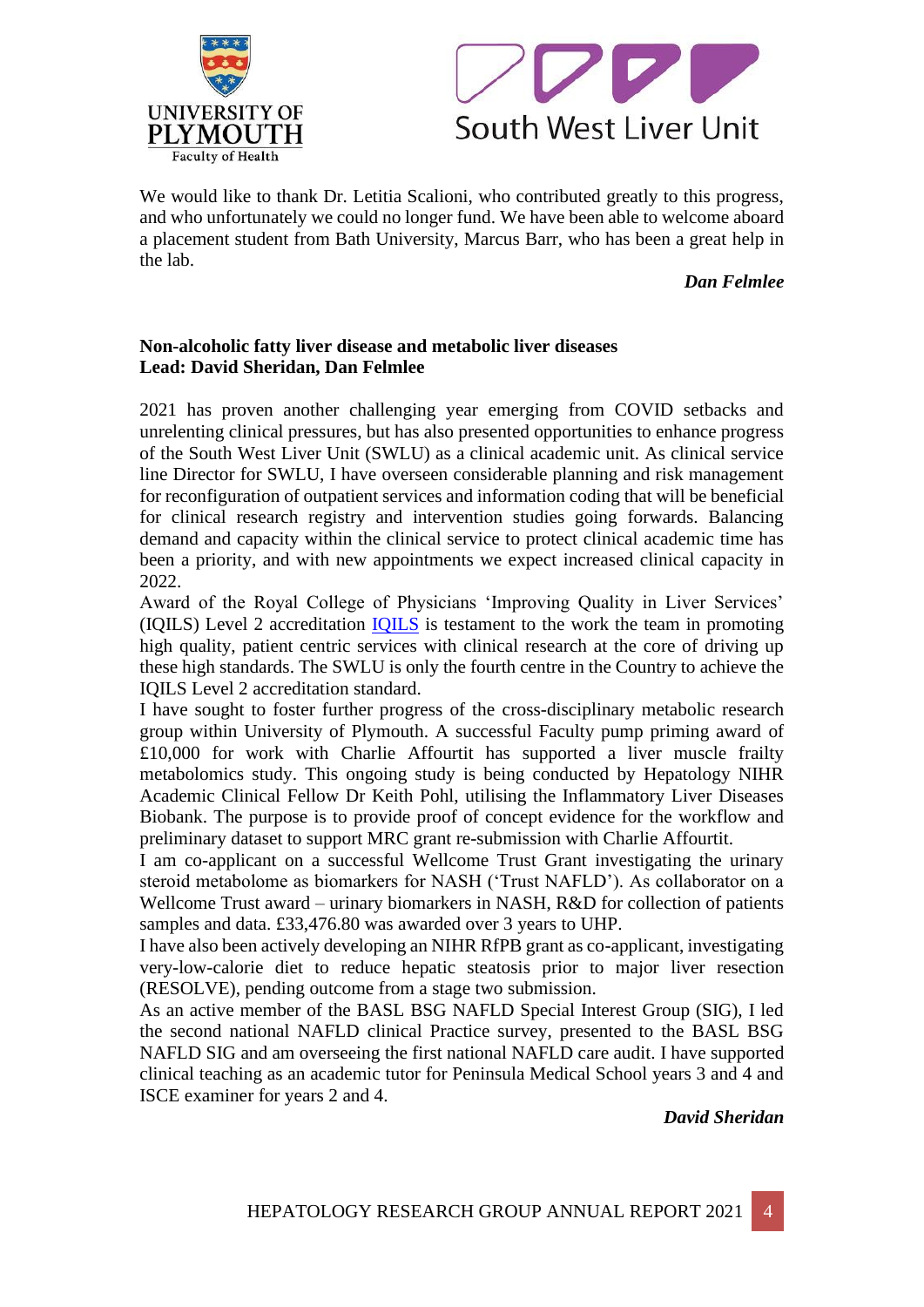



**Alcohol-related liver disease Lead: Ashwin Dhanda**

2021 was a busy year with the opening of MIRAGE, the feasibility trial of a novel psychological therapy for alcohol dependence in patients with alcohol-related liver disease for which I am Chief Investigator [\(https://www.plymouth.ac.uk/news/study-to](about:blank)[explore-whether-new-therapy-can-help-address-problem-drinking\)](about:blank). Recruitment has been challenging in the face of further waves of COVID but thanks to support from the NIHR Clinical Research Network, the local research teams and investigators, it is underway at 4 centres around the country with results expected by the end of 2022.

In my role as lead for the BASL Alcohol-related Liver Disease Special Interest Group, I held further virtual meetings, hosting influential speakers from around Europe. Together with colleagues in the BSG I developed a series of case-based webinars on Alcohol Use Disorder [\(https://www.bsg.org.uk/events/basl-bsg-alcohol-use-disorder](about:blank)[webinar-series/\)](about:blank), which were attended and viewed online by hundreds of healthcare professionals. A further webinar series is in development for 2022. My work with collaborators in PHE on testing a coding algorithm for Hospital Episode Statistics to improve identification of patients with alcohol-related liver disease admitted to hospital is ongoing and has the potential to alter the reporting of national statistics.

I was appointed to a regional role as the Hepatology Specialty Research Lead for the NIHR Clinical Research Network SW Peninsula, taking over from Matthew Cramp. In this role, I will support clinical research teams around the region in taking part in and recruiting to clinical trials in liver disease, improving access to trials for patients in the South West.

Translational research continues with experimental work conducted by Dr Queenie Tan and Paula Boeira on biological samples from the MICAH cohort study of patients with alcoholic hepatitis [\(www.mimah.org\)](about:blank). Queenie is investigating oxidative stress and epigenetic regulation in immune cells from patients with alcoholic hepatitis and will complete her PhD in 2022. This year she has presented her work at the Digital International Liver Congress and the BASL Annual Meeting. Further cell culture work is being conducted by Kristen Lilly (DClinSci candidate) and our University of Bath undergraduate placement study Sam Gill who are investigating the effect of antioxidants and gut metabolites on immune cell and hepatocyte function.

*Ashwin Dhanda*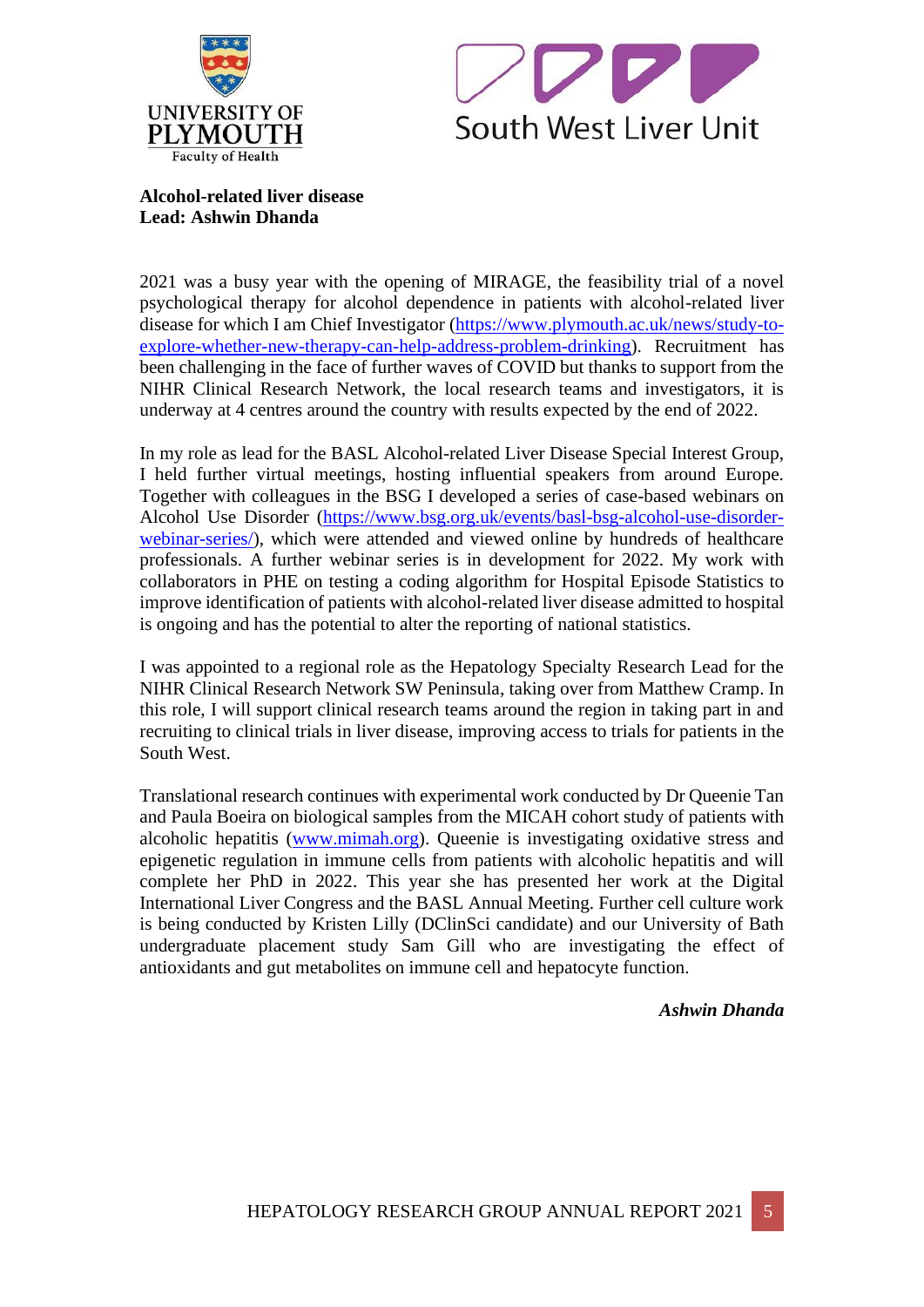



**Immune dysfunction in COVID-19: investigation of mechanisms and identification of immune biomarkers of clinical outcome**

- **Immune Biomarkers of Outcome from COVID-19 (IBOC)**

**Leads: Ashwin Dhanda and Matthew Cramp**

COVID-19 continued to impact the clinical service in 2021 with several waves of infection. With the additional patients admitted in 2021 we successfully completed our COVID-19 study recruiting almost 50 participants.

We achieved our 3 objectives:

- To define immune phenotype in peripheral blood of patients with COVID-19 and correlate with clinical course and outcome

- To measure global immune function in patients with COVID-19 and correlate with clinical course and outcome

- To measure markers of immune senescence and correlate with clinical course and outcome

Firstly, we documented immune phenotype and did not find any relation to clinical outcomes. Secondly, we demonstrated that all COVID-19 patients had significantly impaired global immune function, but this did not correlate with clinical outcomes. Thirdly, we confirmed that immune cells were exhausted and reported for the first time that markers of immune senescence were increased in circulating T cells. These results indicate that COVID-19 alters immune phenotype and function. Reversing immune cell exhaustion and senescence may prove useful therapeutic targets.

We have published our findings in the journal *Immunobiology* [\(https://pubmed.ncbi.nlm.nih.gov/35134628/\)](about:blank).

Disappointingly, we could not continue our collaboration with Qiagen to develop and test a novel assay looking at interferon gamma release in response to the SARS-CoV2 spike protein. This has the potential to measure cellular immunity to infection, and vaccination, but without access to the containment level 3 laboratory in the Derriford Research Facility we were unable to proceed.

This work demonstrates how translational research can be rapidly set up and completed with a strong partnership between the Trust and University. We would have liked to build further on this study to test potential therapies for COVID-19 and better understand protective immune responses, but without access to the CL3 laboratory this is not possible so we have decided to focus our endeavour on our core liver research programme.

*Ashwin Dhanda and Matthew Cramp*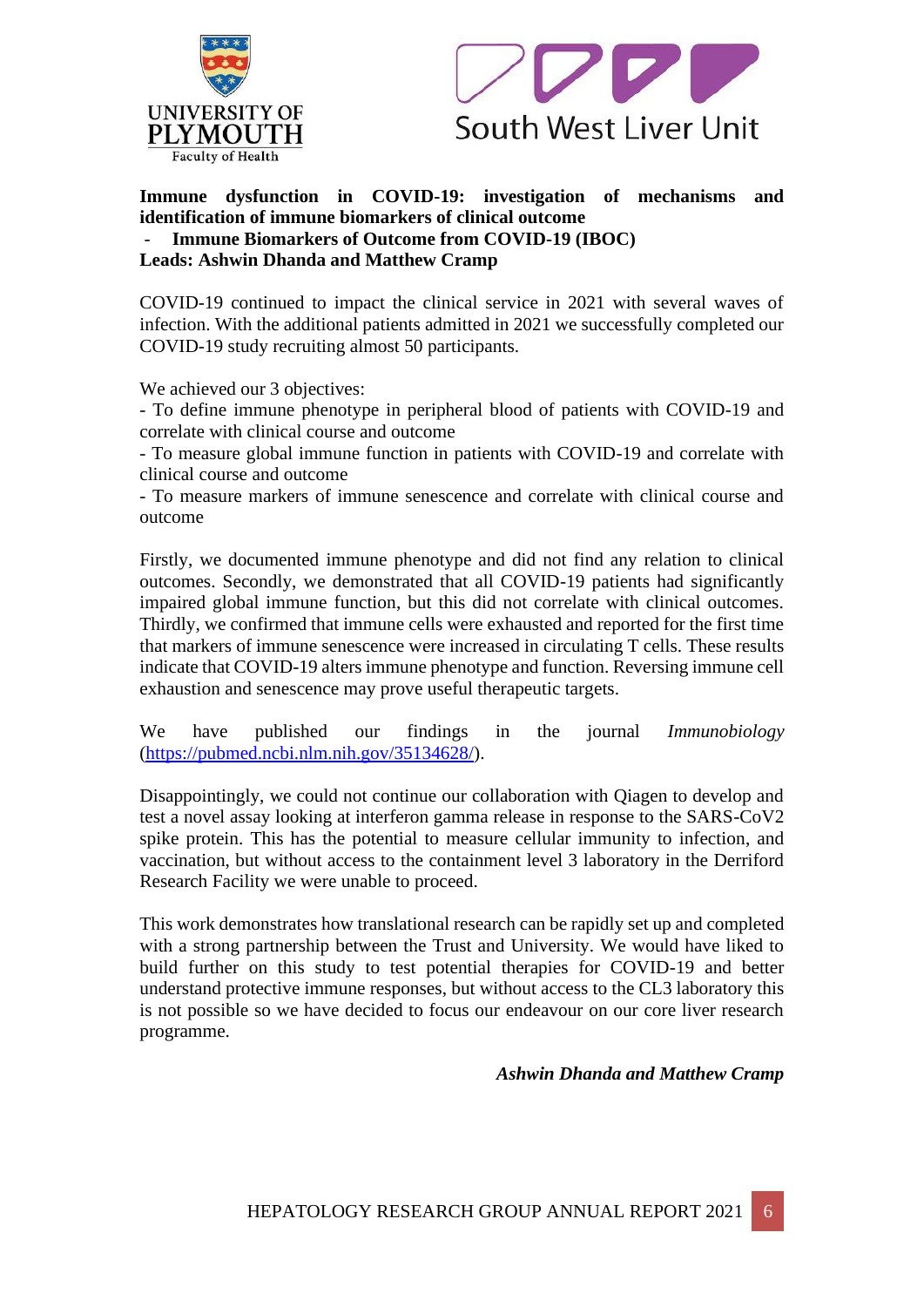



### **Hepatocellular Carcinoma Lead: Matthew Cramp**

Dr Ollie Rupar was awarded his PhD after a successful viva in June 2021. His thesis presented novel work on universal tumour associated antigens (U-TAA) and their role in primary liver tumours. His work included detailed study of Survivin and Telomerase using a combination of histological and genetic methods.

In 2021 I worked with Gabriel Rogers and Ken Stein to re-visit the vexed question of surveillance for the development of hepatocellular carcinoma (HCC) in patients with cirrhosis. We had originally worked together to produce the HTA in 2008 but wanted to re-visit the work in light of major advances in treatment of liver cancers and also liver disease, especially viral hepatitis. In July 2021 we submitted a bid for NIHR funding for a study entitled: The benefits, harms and costs of surveillance for hepatocellular carcinoma in people with cirrhosis: synthesis of observational and diagnostic test accuracy data and cost –utility analysis. This was successful and we have been awarded £342,500 to undertake the work which will start in July 2022 with Dr Kris Bennett and myself both involved.

Another key aim for 2021 was to establish clinical trials for patients with HCC. Several studies have been in set up in 2021 and will start recruiting in 2022 - including the CRC-UK funded PEARL and SELINA biomarker studies and the interventional TACE3 study.

*Matthew Cramp*

### **Current and future plans**

The COVID pandemic and its profound impact on our work provided us with a strong impetus to take stock of areas to focus on and to seek opportunities for future growth.

Several key strategic themes were identified:

1) **Collaborations** – the importance of collaborations, both within the University of Plymouth and outside, for the groups success and to attract the most able candidates for posts was recognised. This is a major part of the groups long term viability strategy. Work continues with our main external collaborators - Imperial College London (MRC personalised medicine bid in alcoholic hepatitis), the MRC Centre for Virology in Glasgow (HCV exposed uninfected work) and with the Institute of Hepatology, Kings College London (lipidomics in HCV resistance and more recently precision cut liver slice techniques). In 2021 a fledgling University of Plymouth metabolic, multi-morbidity group was established to focus on obesity, its physical, nutritional and socio-economic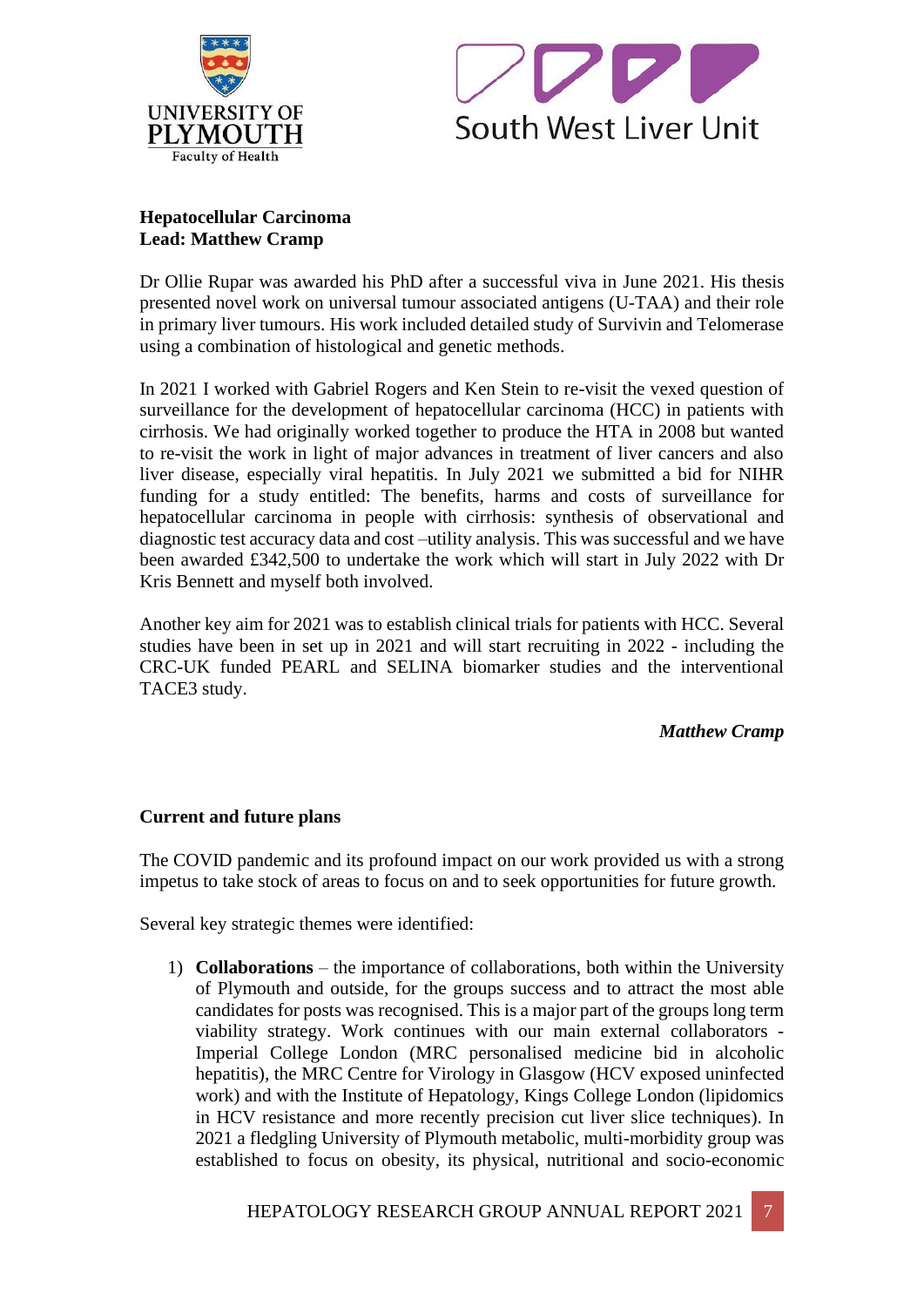



causes, its consequences and treatment approaches. This is shaping up to be a truly multi-disciplinary group and has the clear target of fostering lasting internal collaborations with the specific remit of success in gaining NIHR grant support.

- 2) **Environment and liver disease**  developing research work to study the impact of environmental issues on human health will become an important part of our research portfolio. This is a key topic for the HRG with rising concern about the links between environmental degradation / pollution and climate change with poor health. Discussions between Matthew Cramp and Richard Thompson, Director of the Marine Institute at University of Plymouth have resulted in a new collaboration that will use the skills and facilities of both groups to look at micro- and nano-plastics and their potential impact on gut and liver health. Ashwin Dhanda has been successful at getting internal funding support for a joint PhD student who will join us in 2022. Further grant submissions are in progress.
- 3) **Grant support and financial stability** focusing on financial sustainability of the group at a time of increasing pressure on university and academic funding remains a key priority. The REF2021 conclusions will be published in May (the HRG submitted a case of impact study for HCV infection) and we hope this will secure some additional medium-term support for the HRG. External grant support remains crucial. We have had some success in 2021 and hope to develop this further with a number of submissions planned for 2022.

A major disappointment for 2021 was the failure to have the containment level 3 (CL3) laboratory at the Derriford Research Facility commissioned and active. Unfortunately, a further review of the facility identified a number of flaws in the ventilation that require remedial work to correct before it can be commissioned. Tendering for this work is well underway and we hope that 2022 will finally see the lab commissioned by the England Health Safety Executive. Once in place this will be an important component of research infrastructure for Plymouth and Southwest England and is crucial to facilitate progress on our viral resistance work.

Our commitment to clinical trials continues as we recognise that a thriving commercial and non-commercial clinical trials portfolio is good for our patients and supports much of the clinical research activities of the HRG. The HRG with the SWLU are the largest recruiter to trials in liver disease in the southwest. After the downturn in activity as a consequence of COVID, 2021 saw a significant recovery in activity and 2022 is expected to be our busiest year to date. The research nurse team has been expanded and strengthened to deliver a broadening portfolio of studies, with studies in 2022 expanding to new disease areas including hepatocellular carcinoma and primary sclerosing cholangitis.

Other developments planned for 2022 include new studies on the role of nutrition and nutrients / nutritional supplements in modifying liver disease and immune function, a focus on expanding the inflammatory liver diseases biobank to provide a strong future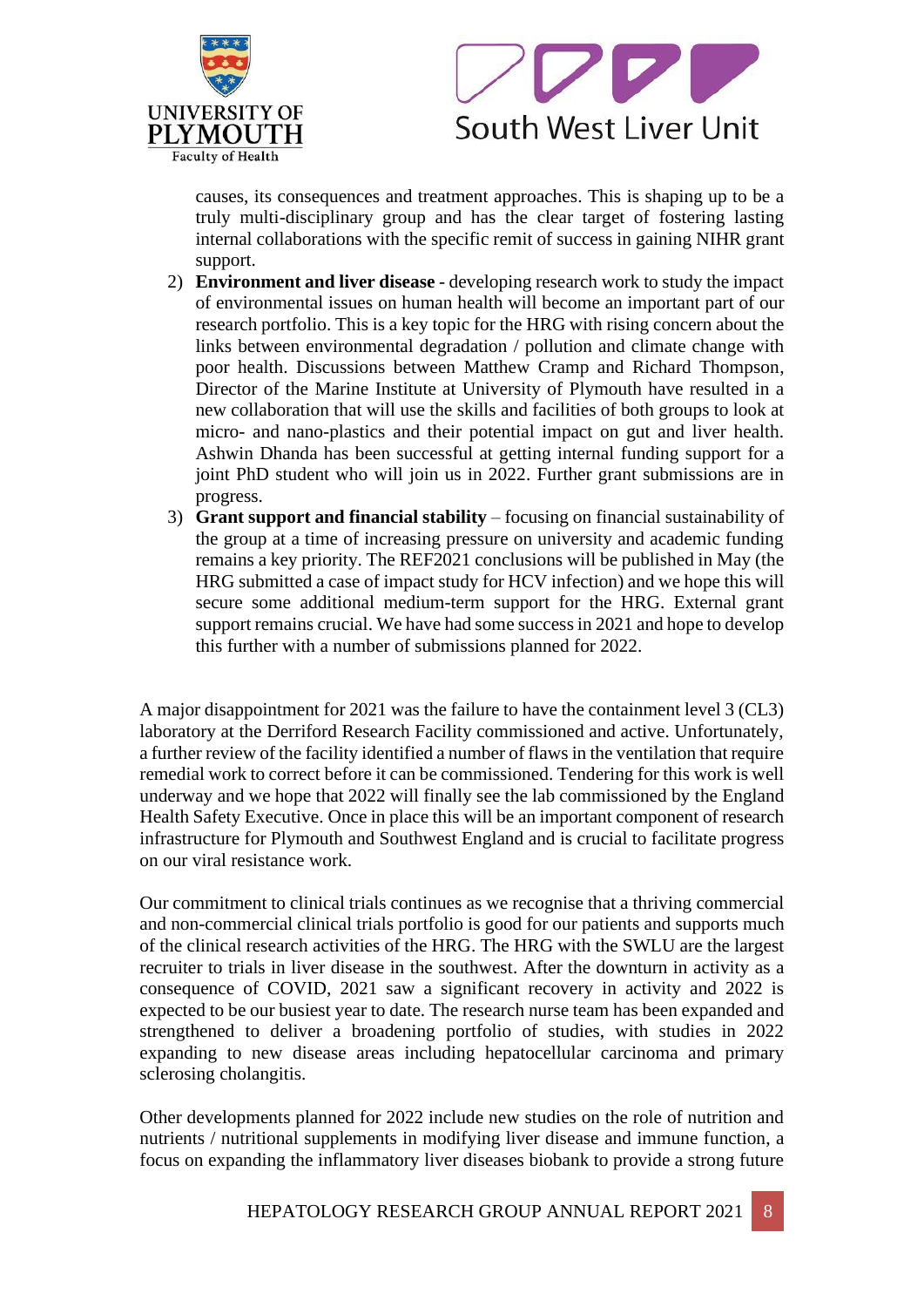



research resource and developing new skills to support the laboratory research program including the use of fine needle aspiration liver biopsy sampling and precision cut liver slice technology.

Our laboratory work relies heavily on clinical and biological samples provided willingly and voluntarily by many patients. We remain indebted to the wider clinical team at the SWLU and to all our collaborators, but most importantly to all the patients and their families who have supported us by their involvement in clinical trials and the research work in the course of 2021.

## **Grant and Charitable Support:**

MRC Minimising Mortality in Alcoholic Hepatitis (MIMAH) grant

- June 2018- June 2024, Total funding £4.8m
- Ashwin Dhanda work stream lead

The MIRAGE trial

- started Oct 2020, completion due Dec 2022
- funded by Jon Moulton Charity Trust total £332,692
- Ashwin Dhanda Chief Investigator

NIHR Health Technology Assessment grant 134670: The benefits, harms and costs of surveillance for hepatocellular carcinoma in people with cirrhosis: synthesis of observational and diagnostic test accuracy data and cost–utility analysis

- awarded £342,583 funding in Dec 2021
- starting July 2022
- Matthew Cramp co-applicant
- NIHR Academic Clinical Fellows

- 2 x NIHR funded Academic Clinical Fellows in post with academic training and support provided by the HRG

- salary costs for 3 years covered by NIHR funding.
- Funding of approx. £100,000 per annum

Mary Kinross Trust – the Mary Kinross Trustees have generously supported our HCV research program with over £200,000 awarded over 7 years.

- £35,000 awarded for post-doctoral post investigating HCV resistance
- started March 2020, completed June 2021
- supported Dr Letitia Scalioni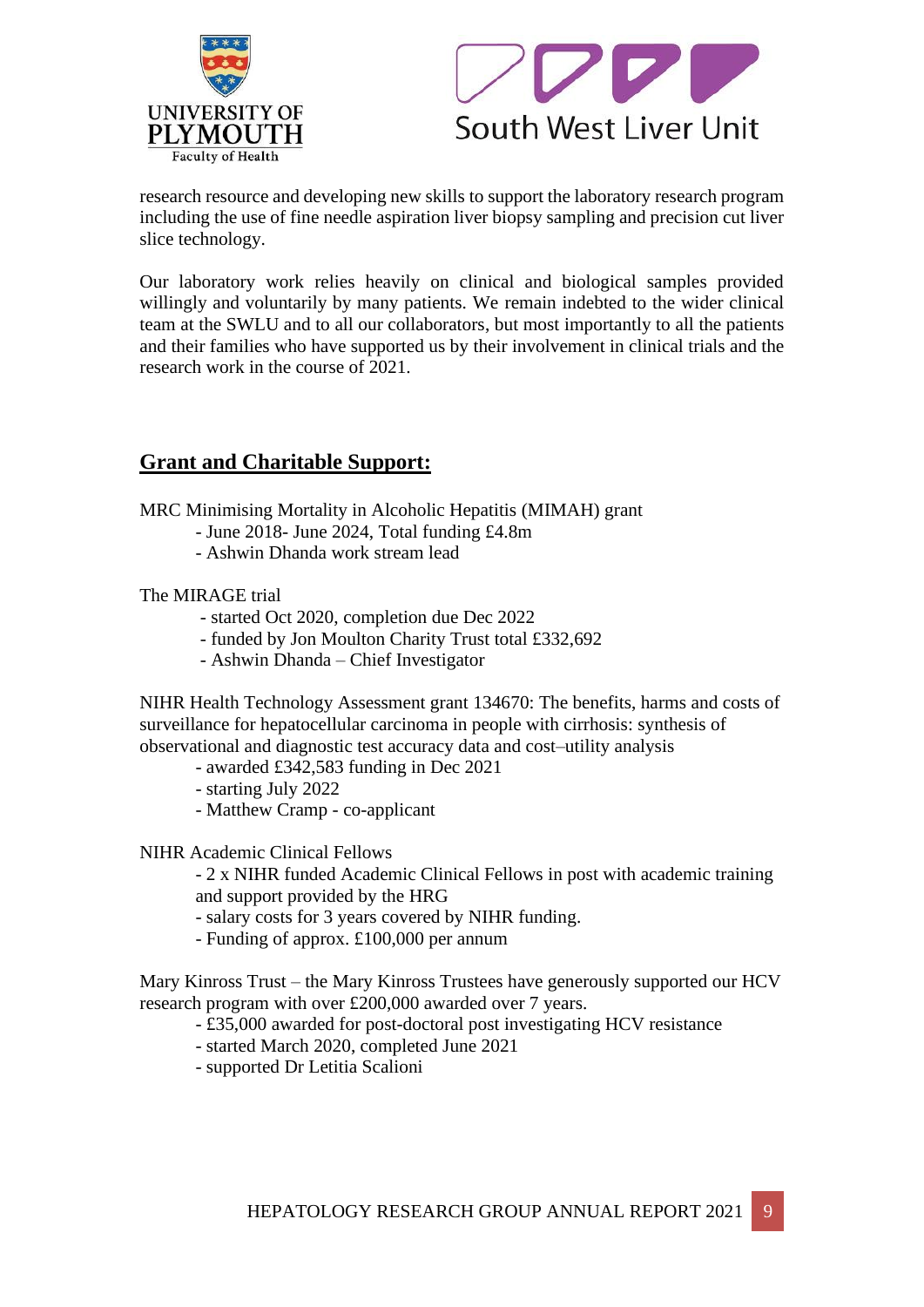



# **Research Outputs for 2021:**

# **Publications:**

Trans-ancestral fine-mapping of MHC reveals key amino acids associated with spontaneous clearance of hepatitis C in HLA-DQβ1

Ana Valencia, Candelaria Vergara, Chloe L Thio, Nicolas Vince, Venceslas Douillard, Alba Grifoni, Andrea L Cox, Eric O Johnson, Alex H Kral, James J Goedert, Alessandra Mangia, Valeria Piazzolla, Shruti H Mehta, Gregory D Kirk, Arthur Y Kim, Georg M Lauer, Raymond T Chung, Jennifer C Price, Salim I Khakoo, Laurent Alric, **Matthew E Cramp**, Sharyne M Donfield, Brian R Edlin, Michael P Busch, Graeme Alexander, Hugo R Rosen, Edward L Murphy, Genevieve L Wojcik, Mary Carrington, Pierre-Antoine Gourraud, Alessandro Sette, David L Thomas, Priya Duggal

*Am J Hum Genet 2022 Feb 3;109(2):299-310. doi: 10.1016/j.ajhg.2022.01.001. Epub 2022 Jan 31.*

Trajectory of Serum Bilirubin Predicts Spontaneous Recovery in a Real-World Cohort of Patients With Alcoholic Hepatitis.

Parker R, Cabezas J, Altamirano J, Arab JP, Ventura-Cots M, Sinha A, **Dhanda A,** Arrese M, McCune CA, Rowe IA, Schnabl B, Mathurin P, Shawcross D, Abraldes JG, Lucey MR, Garcia-Tsao G, Verna E, Brown RS Jr, Bosques-Padilla F, Vargas V, Louvet A, Holt AP, Bataller R.

*Clin Gastroenterol Hepatol. 2022 Feb;20(2):e289-e297. doi: 10.1016/j.cgh.2021.01.042. Epub 2021 Jan 28.*

Virtual liver transplant assessment: a novel pathway that is likely safe, effective and optimises access to transplantation

Agimol Pradeep, Faye Barker, Katie Ramos, Wendy Littlejohn, Oliver Tavabie, Chris Nicholson, Krishna Menon, **Matthew E Cramp**, Neil McDougall, Johnny Cash, Varuna Aluvihare.

*Frontline Gastroenterology October 2021; DOI:10.1136/flgastro-2021-101976*

Mapping of population disparities in the cholangiocarcinoma urinary metabolome Munirah Alsaleh, Zoe Leftley, Thomas O'Connor, Thomas Hughes, Thomas A. Barbera, Larry K. Koomson, Abigail Zabron, Helen Reeves, **Matthew Cramp**, Stephen D. Ryder, Shaun Greer, Martin Prince, Paiboon Sithithaworn, Narong Khuntikeo, Watcharin Loilome, Puangrat Yongvanit, I. Jane Cox, Roger Williams, Christopher A. Wadsworth, Elaine Holmes, Kathryn Nash, Ross Andrews, Simon D. Taylor-Robinson *Sci Rep. 2021; 11: 21286. Published online 2021 Oct 28. doi: 10.1038/s41598-021-00530-0*

Alcohol's Impact on the Gut and Liver. **Pohl K, Moodley P, Dhanda AD**. *Nutrients. 2021 Sep 11;13(9):3170. doi: 10.3390/nu13093170.*

Recurrent Chronic HEV in Severe Combined Immunodeficiency. **Moodley P**, Whyte AF, **Dhanda A**. *J Clin Immunol. 2021 Jul;41(5):1103-1105. doi: 10.1007/s10875-021-00999-4.*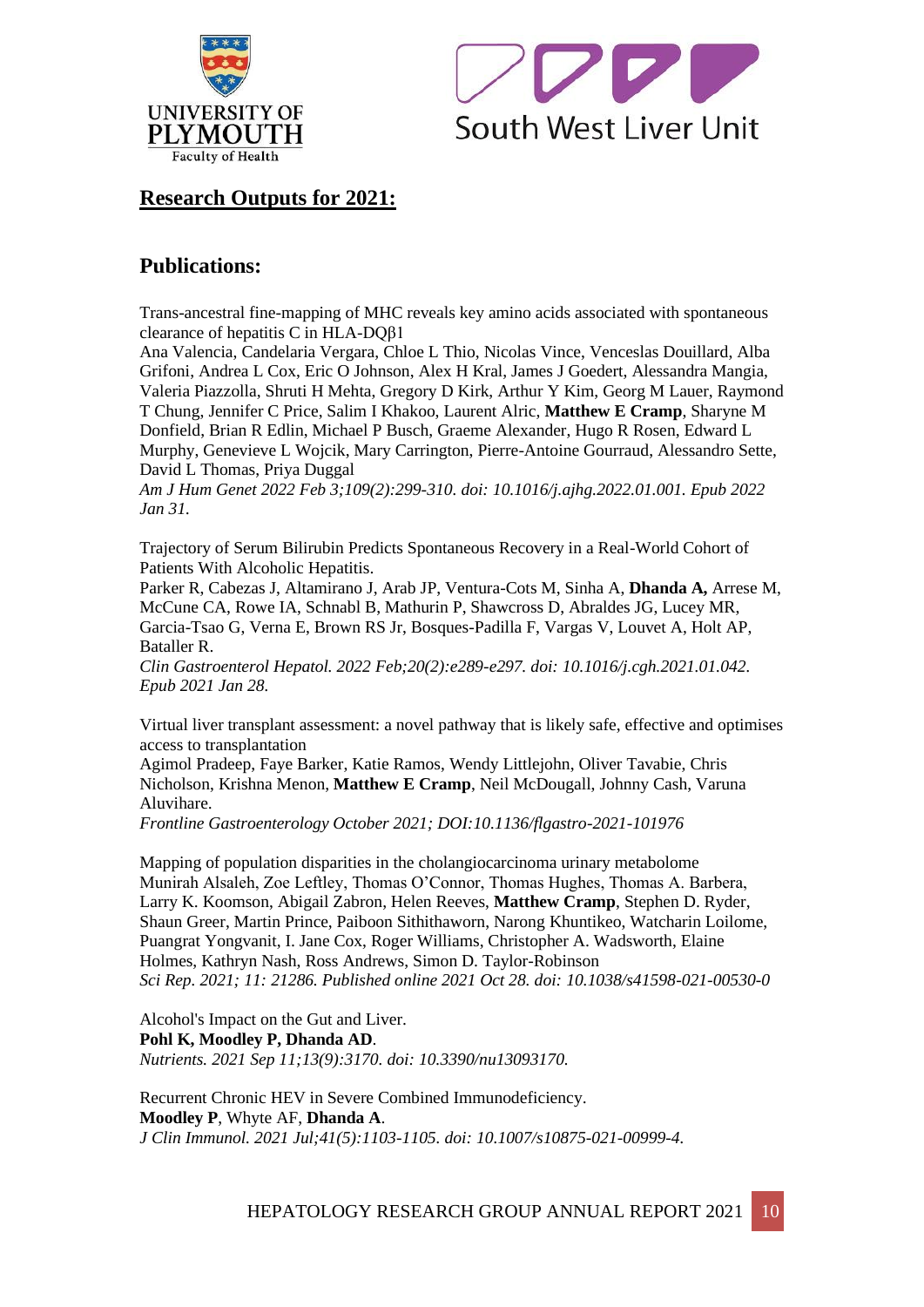



Interleukin-2 receptor antibody induction with early low dose tacrolimus preserves post-liver transplant renal function in at risk individuals

Jeremy S Nayagam, Oliver D Tavabie, Benjamin Norton, Michael J S McMahon, Katie Ramos, Ian Cadden, **Matthew E Cramp**, Krish Menon, Andreas Prachalias, Kosh Agarwal, Michael A Heneghan, Deepak Joshi, Varuna R Aluvihare. *Journal of Liver Transplantation 2021 Jul-Sept;3:100028*

A Multiancestry Sex-Stratified Genome-Wide Association Study of Spontaneous Clearance of Hepatitis C Virus

Candelaria Vergara, Ana Valencia, Chloe L Thio, James J Goedert, Alessandra Mangia, Valeria Piazzolla, Eric Johnson, Alex H Kral, Thomas R O'Brien, Shruti H Mehta, Gregory D Kirk, Arthur Y Kim, Georg M Lauer, Raymond T Chung, Andrea L Cox, Marion G Peters, Salim I Khakoo, Laurent Alric, **Matthew E Cramp**, Sharyne M Donfield, Brian R Edlin, Michael P Busch, Graeme Alexander, Hugo R Rosen, Edward *L Murphy, Genevieve L*  Wojcik, Margaret A Taub, David L Thomas, Priya Duggal *J Infect Dis. 2021 Jun 15; 223(12): 2090–2098. doi: 10.1093/infdis/jiaa677*

Real-World Outcomes of DAA Treatment and Retreatment in UK-based Patients Infected with HCV Genotypes/Subtypes Endemic in Africa

Elihu Aranday-Cortes, C Patrick McClure, Christopher Davis, William L Irving, Kazeem Adeboyejo, Lily Tong, Ana da Silva Filipe, Vattipally Sreenu, Kosh Agarwal, David Mutimer, Benjamin Stone, **Matthew E Cramp**, Emma C Thomson, Jonathan K Ball, John McLauchlan

*J Infect Dis 2021; Mar 1;jiab110. doi: 10.1093/infdis/jiab110. .*

Persistent Hepatitis E virus infection across England and Wales 2009‐2017: Demography, virology and outcomes

Michael Ankcorn, Bengü Said, Dilys Morgan, Ahmed M Elsharkawy, James Maggs, Stephen Ryder, Talal Valliani, Fiona Gordon, Kushala Abeysekera, Deepak Suri, Stuart McPherson, Jack Galliford, Belinda Smith, Emanuela Pelosi, Sanjay Bansal, Claire Bethune, **David Sheridan**, Louisa Vine, Richard S Tedder, Samreen Ijaz, enhanced persistent HEV surveillance group, Unell Riley, Mark Zuckerman, Harry Dalton, Brendan Healy, Matthew Donati, Kelly Bicknell, Cariad Evans, Bozena Poller, Erasmus Smit, Clare van Halsema, Earl Williams, Mohammed Raza, Hugh McGann, Will Irving, Sam Douthwaite, Chin Lye Ch'ng, Conall McCaughey, Dianne Irish

*Journal of Viral Hepatitis 2021 Feb;28(2):420-430. doi: 10.1111/jvh.13424.* 

Assessment of hepatic steatosis by controlled attenuation parameter using the M and XL probes: an individual patient data meta-analysis.

Petroff, D Valentin Newsome, P; Shalimar Voican, Thiele, M; de Lédinghen, V; Baumeler, S; Chan, W:; Perlemuter, G; Cardoso, AC; Aggarwal, S; Sasso, M; Eddowes, PJ; Allison, M; Tsochatzis, E; Anstee, QM; **Sheridan D**, Cobbold, JF; e Naveau, Lupsor-Platon, Mueller, S; Krag, A; Irles-Depe, M; Semela, D; Lai-Hung Wong, G; Vincent Wai-Sun Wong; Villela-Nogueira, C; Garg, H; Chazouillères, O; Wiegand; Karlas, T. *Lancet Gastroenterology and Hepatology January 15, 2021; 6(3):185-198 DOI:https://doi.org/10.1016/S2468-1253(20)30357-5*

Editorial: can quantitative fibrosis assessment be used to enhance prediction of outcomes in patients with alcohol-related liver disease? Moodley P, **Dhanda AD**.